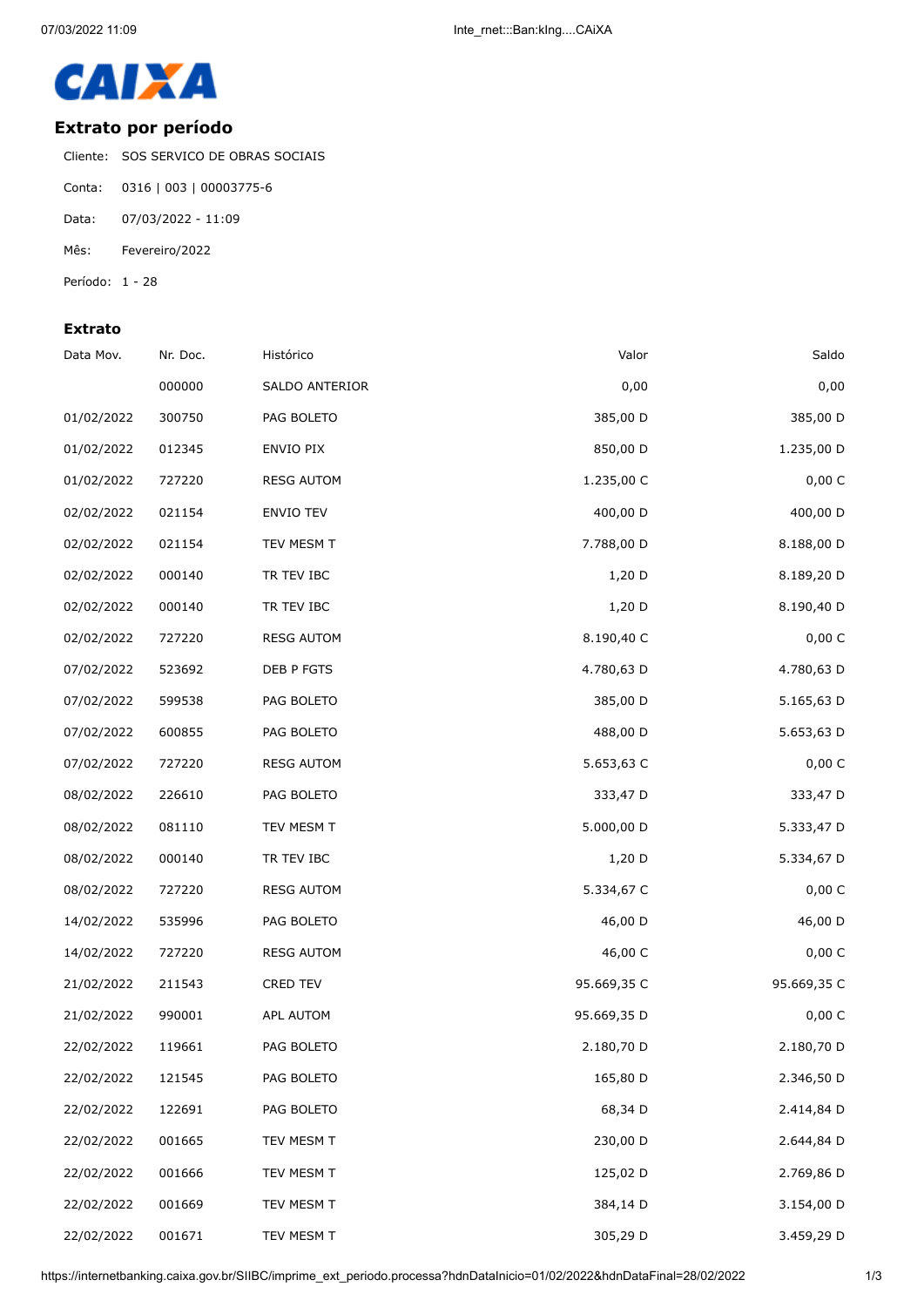| 07/03/2022 11:09 |        |                   | Inte_rnet:::Ban:kIngCAiXA |             |
|------------------|--------|-------------------|---------------------------|-------------|
| 22/02/2022       | 001672 | TEV MESM T        | 696,00 D                  | 4.155,29 D  |
| 22/02/2022       | 001673 | TEV MESM T        | 387,21 D                  | 4.542,50 D  |
| 22/02/2022       | 001676 | TEV MESM T        | 247,17 D                  | 4.789,67 D  |
| 22/02/2022       | 001678 | TEV MESM T        | 385,00 D                  | 5.174,67 D  |
| 22/02/2022       | 001679 | TEV MESM T        | 327,56 D                  | 5.502,23 D  |
| 22/02/2022       | 001680 | TEV MESM T        | 313,44 D                  | 5.815,67 D  |
| 22/02/2022       | 001682 | TEV MESM T        | 249,62 D                  | 6.065,29 D  |
| 22/02/2022       | 001683 | TEV MESM T        | 485,74 D                  | 6.551,03 D  |
| 22/02/2022       | 220949 | TEV MESM T        | 17.101,70 D               | 23.652,73 D |
| 22/02/2022       | 220949 | TEV MESM T        | 7.968,65 D                | 31.621,38 D |
| 22/02/2022       | 221207 | TEV MESM T        | 305,29 D                  | 31.926,67 D |
| 22/02/2022       | 221207 | TEV MESM T        | 300,00 D                  | 32.226,67 D |
| 22/02/2022       | 221208 | TEV MESM T        | 259,00 D                  | 32.485,67 D |
| 22/02/2022       | 222344 | ENVIO PIX         | 589,30 D                  | 33.074,97 D |
| 22/02/2022       | 222344 | ENVIO PIX         | 1.152,34 D                | 34.227,31 D |
| 22/02/2022       | 222344 | ENVIO PIX         | 365,11 D                  | 34.592,42 D |
| 22/02/2022       | 222344 | ENVIO PIX         | 700,00 D                  | 35.292,42 D |
| 22/02/2022       | 222344 | ENVIO PIX         | 650,00 D                  | 35.942,42 D |
| 22/02/2022       | 222344 | ENVIO PIX         | 420,00 D                  | 36.362,42 D |
| 22/02/2022       | 000140 | TR TEV IBC        | 1,20 D                    | 36.363,62 D |
| 22/02/2022       | 000140 | TR TEV IBC        | 1,20 D                    | 36.364,82 D |
| 22/02/2022       | 000140 | TR TEV IBC        | 1,20 D                    | 36.366,02 D |
| 22/02/2022       | 000140 | TR TEV IBC        | $1,20$ D                  | 36.367,22 D |
| 22/02/2022       | 000140 | TR TEV IBC        | 1,20 D                    | 36.368,42 D |
| 22/02/2022       | 000140 | TR TEV IBC        | $1,20$ D                  | 36.369,62 D |
| 22/02/2022       | 000140 | TR TEV IBC        | $1,20$ D                  | 36.370,82 D |
| 22/02/2022       | 000140 | TR TEV IBC        | $1,20$ D                  | 36.372,02 D |
| 22/02/2022       | 000140 | TR TEV IBC        | $1,20$ D                  | 36.373,22 D |
| 22/02/2022       | 000140 | TR TEV IBC        | 1,20 D                    | 36.374,42 D |
| 22/02/2022       | 000140 | TR TEV IBC        | $1,20$ D                  | 36.375,62 D |
| 22/02/2022       | 000140 | TR TEV IBC        | $1,20$ D                  | 36.376,82 D |
| 22/02/2022       | 000140 | TR TEV IBC        | 1,20 D                    | 36.378,02 D |
| 22/02/2022       | 000140 | TR TEV IBC        | $1,20$ D                  | 36.379,22 D |
| 22/02/2022       | 000140 | TR TEV IBC        | $1,20$ D                  | 36.380,42 D |
| 22/02/2022       | 000140 | TR TEV IBC        | $1,20$ D                  | 36.381,62 D |
| 22/02/2022       | 000140 | TR TEV IBC        | $1,20$ D                  | 36.382,82 D |
| 22/02/2022       | 727220 | <b>RESG AUTOM</b> | 36.382,82 C               | 0,00 C      |
| 23/02/2022       | 952124 | PAG AGUA          | 785,44 D                  | 785,44 D    |
| 23/02/2022       | 231248 | TEV MESM T        | 489,15 D                  | 1.274,59 D  |